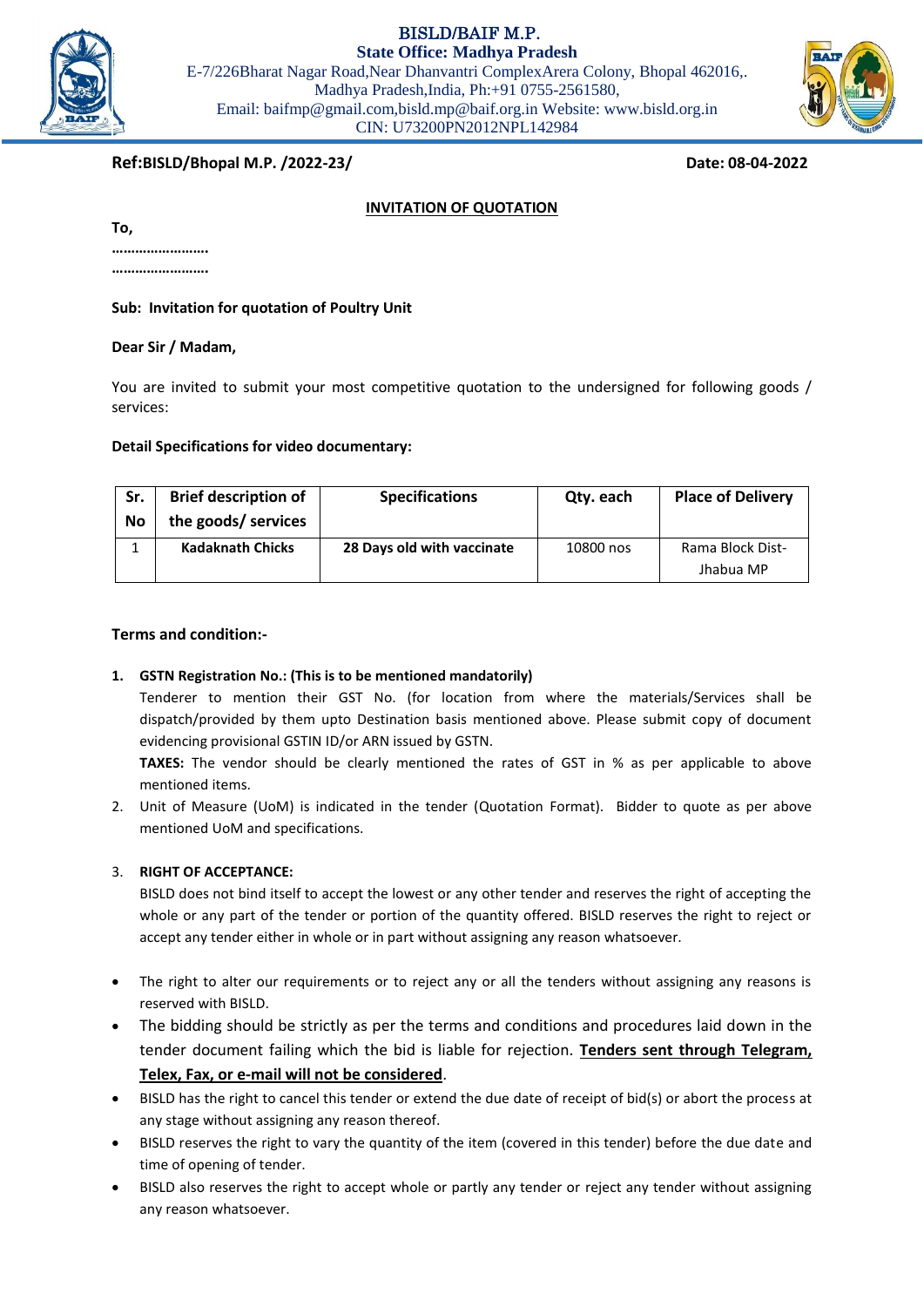BISLD/BAIF M.P.



**State Office: Madhya Pradesh** E-7/226Bharat Nagar Road,Near Dhanvantri ComplexArera Colony, Bhopal 462016,. Madhya Pradesh,India, Ph:+91 0755-2561580, Email: baifmp@gmail.com,bisld.mp@baif.org.in Website: www.bisld.org.in CIN: U73200PN2012NPL142984



# 4. **VALIDITY OF OFFER:**

Quotation shall remain valid for a period not less than 30 days after the deadline date specified for submission.

- 5. The rates must be inclusive of all taxes payable against the State Govt./Central Govt., statutory notification, wherever applicable.
- 6. No escalation will be payable, as a result of State/Central Govt. notification or any other account, during the currency of the contract, unless specifically provided for, in the contract.
- 7. **FAILURE OF VENDOR**: If the Vendor fails to Delivery of the material timely, and as a result, the order is cancelled, the amount due to him, on account of work executed by him, if payable, shall be paid to him, only after due recoveries, as per the provision of contract, and only after alternative arrangement to supply of material have been made, at the price risk of the vendor.

## 8. **PAYMENT OF BILLS**:

- The bills shall be submitted by the vendor, immediate after supply of material, for the supply of quality material, as certified by the Officer-In-Charge and on the basis quality material received as per specification given in Purchase, the payment will be made within 15 days.
- The bills shall be submitted by the vendor within ONE months of the completion of supply and no further claims shall be made by the vendor, after submission of the final bill. Any such additional bill shall be deemed to have been waived or extinguished.
- RTGS/E-Payments: Real time Gross Settlement shall be encouraged.
- 9. **Delivery of Material:** On site supply of material as per specification mentioned including loading and unloading.
- 10. The goods/Service, if not supplied as per specification, will be rejected and returned at your cost.
- **11.** No deviation to terms & conditions of the tender document is acceptable. In case it is found that the Bidder has mentioned deviation in any other form or in any submitted document, the same shall not be considered & offer shall be treated as non-responsive. If a firm quotes 'Nil' charges/consideration, the bid shall be treated as unresponsive and will not be considered.

# **Please submit the quotation in sealed envelope in the below mentioned address;**

**E-7/226, Bharat Nagar Road, Near Dhanvantri Complex Arera Colony, Bhopal 462016, Madhya Pradesh,India, Ph:+91 0755-2561580,**

Please send your quotation on or before 18 April 2022 at 5 PM.

Thanking you.

Uh. Drasa

**(V.B. Dyasa) Regional Director West Region**